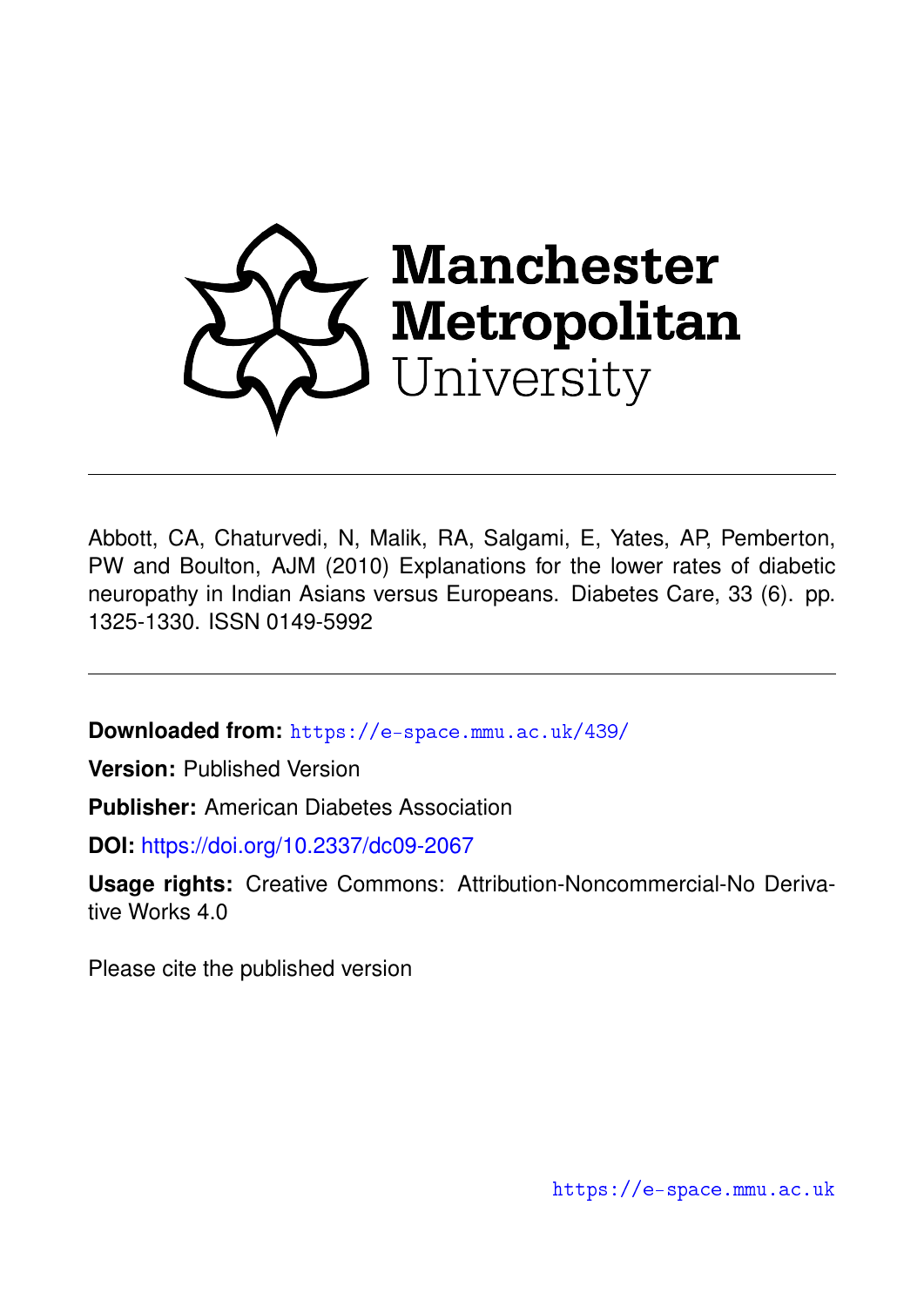# **Explanations for the Lower Rates of Diabetic Neuropathy in Indian Asians Versus Europeans**

**CAROLINE A. ABBOTT, PHD<sup>1</sup> NISHI CHATURVEDI, MD<sup>2</sup> RAYAZ A. MALIK, PHD<sup>1</sup> ELEANNA SALGAMI, MD<sup>1</sup>**

**ALLEN P. YATES, PHD<sup>3</sup> PHILIP W. PEMBERTON, PHD<sup>3</sup> ANDREW J.M. BOULTON, MD<sup>1</sup>**

**OBJECTIVE** — Risks of diabetes and cardiovascular disease are elevated worldwide in Indian Asians. However, risks of other diabetes-related complications, i.e., foot ulceration and amputation, also with a vascular basis, are substantially lower in Asians than in white Europeans in the U.K., possibly due to less neuropathy. We therefore compared signs, symptoms, and objective quantitative measures of diabetic neuropathy and their risk factors in Indian Asians and Europeans.

**RESEARCH DESIGN AND METHODS** — This was a cross-sectional study of a population-based sample of age- and sex-matched adults with type 2 diabetes of European (95 male and 85 female) and Asian (96 male and 84 female) descent in the U.K. Patients were assessed for neuropathic symptoms, signs, nerve conduction, autonomic function, and quantitative sensory testing. Peripheral vascular function and other potential risk factors for neuropathy were measured.

**RESULTS** — Mean nerve conduction velocity *Z* scores were better in Asians (mean  $\pm$  SD  $0.07 \pm 0.62$ ) than in Europeans ( $-0.11 \pm 0.60$ ; *P* = 0.007) and were explained by the shorter height, fewer pack-years smoked, and higher transcutaneous oxygen levels ( $TCpO<sub>2</sub>$ ) in Indian Asians (*P* value for ethnic comparison attenuated to 0.2). Small fiber neuropathy was less prevalent in Indian Asians compared with Europeans (odds ratio 0.58 [95% CI 0.37–0.93];  $P = 0.02$ ) and was primarily accounted for by better  $T C p O<sub>2</sub>$  (0.70 [0.40–1.21];  $P = 0.2$ .

**CONCLUSIONS** — Asians with diabetes have substantially less large and small fiber neuropathy than Europeans, despite comparable traditional risk factors. Independent from smoking, the lower risk of neuropathy in Asians is due to better skin microvascularization and may help explain the substantially reduced Asian foot ulcer risk.

#### *Diabetes Care* **33:1325–1330, 2010**

**People of Indian Asian descent**<br>worldwide have one of the highest<br>risks of type 2 diabetes; in the U.K.,<br>this is four times more prevalent than in worldwide have one of the highest this is four times more prevalent than in the general population (1). Most studies indicate that risks of cardiovascular disease (CVD) in Indian Asians with diabetes are greater than that in Europeans, reflecting their overall greater predisposition to CVD (2,3). Although many diabetes com-

plications have a vascular basis, we and others have shown, paradoxically, that risks of both foot ulceration and amputation are substantially lower (threefold and fourfold, respectively) in Indian Asians compared with Europeans (4,5) and that lower rates of peripheral neuropathy in Indian Asians may, to a large extent, account for this protection. To date, however, neuropathy assessments have been

●●●●●●●●●●●●●●●●●●●●●●●●●●●●●●●●●●●●●●●●●●●●●●●●●

crude, subjective, and not comprehensive, and explanations for ethnic differences have not been sought.

This study was designed to compare and account for differences in neuropathy between Indian Asians and Europeans with type 2 diabetes. We hypothesized that Indian Asians would have preserved large and small nerve function, using objective criteria, compared with Europeans, and that this would only be partly explained by differences in conventional risk factors.

## **RESEARCH DESIGN AND**

**METHODS** — This was a crosssectional study of a randomly selected population-based sample of people with type 2 diabetes of European and Indian Asian descent drawn from primary care registers in Manchester, U.K.

Type 2 diabetes was defined as a diagnosis made between age 30 and 39 years without insulin until at least 2 years after diagnosis or a diagnosis at age 40 years and above regardless of initial treatment. Because the mean age of diabetes diagnosis is generally younger in Indian Asians than in Europeans, broadening inclusion criteria for these individuals reduced the risk of a biased sample (5). A 5-year age stratum, ethnicity- and sexmatched sample of Indian Asians and Europeans with known type 2 diabetes was drawn from eight primary care registers in Central Manchester, all of which participate in ethnicity monitoring. Exclusion criteria were lower limb amputation, psychiatric disorder, known HIV positivity or hepatitis carrier, terminal illness, or inability to understand the study or provide informed consent. We required 360 people with diabetes (180 from each ethnic group). To achieve this, a total sample of 682 eligible patients was selected for invitation (52% Indian Asian and 51% male; mean  $\pm$  SD age 59  $\pm$  11 years). Of this sample, 360 subjects (53% response rate) gave written consent to participate (50% Indian Asian and 47% male; age  $58 \pm 10$  years). Differences between responders and nonresponders for age, sex, and ethnicity were not significant. This study was approved by North Manchester

From the <sup>1</sup>Cardiovascular Research Group, School of Biomedicine, University of Manchester, Manchester, U.K.; the <sup>2</sup>International Centre for Circulatory Health, National Heart and Lung Institute, Imperial College at St. Mary's, London. U.K.; and the <sup>3</sup>Department of Clinical Biochemistry, Manchester Royal Infirmary, Manchester, U.K.

Corresponding author: Caroline A. Abbott, caroline.abbott@manchester.ac.uk.

Received 9 November 2010 and accepted 26 February 2010. Published ahead of print at http://care. diabetesjournals.org on 9 March 2010. DOI: 10.2337/dc09-2067.

<sup>© 2010</sup> by the American Diabetes Association. Readers may use this article as long as the work is properly cited, the use is educational and not for profit, and the work is not altered. See http://creativecommons. org/licenses/by-nc-nd/3.0/ for details.

*The costs of publication of this article were defrayed in part by the payment of page charges. This article must therefore be hereby marked "advertisement" in accordance with 18 U.S.C. Section 1734 solely to indicate this fact.*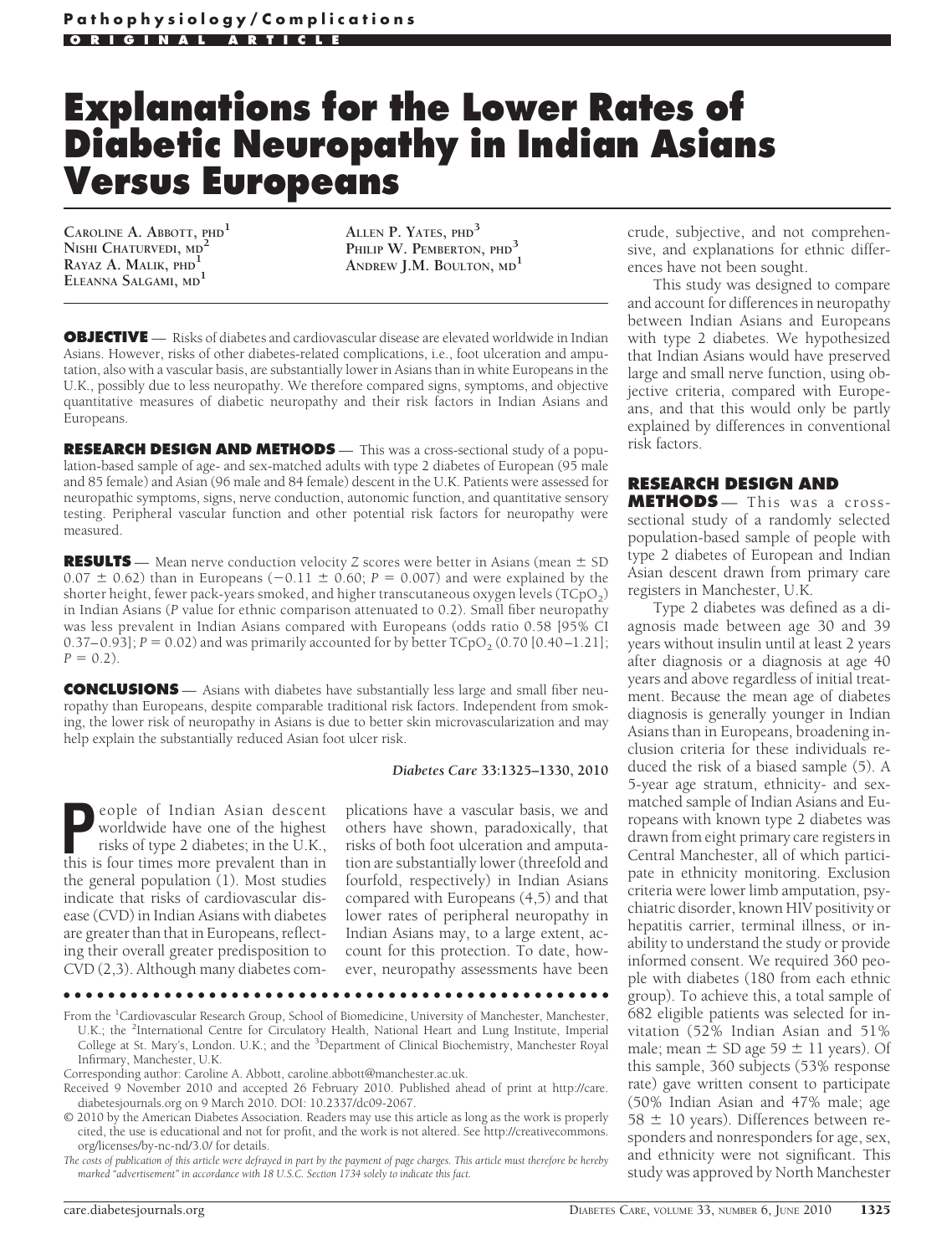#### *Ethnic differences in diabetic neuropathy*

Research Ethics Committee and by the University of Manchester Committee on the Ethics of Research on Human Beings.

#### **Assessments**

Consenting participants fasted at the Manchester Royal Infirmary. A questionnaire was completed to obtain demographic data, medical history including drugs, and lifestyle factors. Ethnicity was checked, and country of birth was recorded (all Indian Asian participants were first-generation migrants). Trained personnel performed all measurements with standardized procedures and equipment according to existing protocols. We measured height, weight, and waist and hip circumference by a single measurement.

Fasting blood samples were taken and sent to central laboratories for measurement of A1C, fasting plasma glucose, total cholesterol, HDL cholesterol, triglycerides, and serum  $\gamma$ -glutamyltransferase (marker of alcohol consumption). Fasting serum insulin was measured using a sensitive in-house radioimmunoassay as described previously (6).

## Clinical complications of diabetes

Retinopathy and nephropathy were defined as a history of physician-diagnosed disease. Serum and early morning urinary creatinine were measured on a Roche MODULAR P Unit using the Jaffe method. Urinary albumin was measured on a Beckman Array analyzer using their nephelometric assay. The urinary albumin-to-creatinine ratio was calculated.

CVD was defined as either a physician-diagnosed myocardial infarction, angina, coronary artery bypass graft or stroke, or a positive response to the Rose Angina Questionnaire (7). Peripheral arterial disease was defined as previous history of physician-diagnosed claudication confirmed by lower limb arteriogram or a positive response to the Edinburgh Claudication Questionnaire (8).

## Assessment and definition of neuropathy

**Clinical symptoms and signs of neuropathy.** Symptoms of muscle weakness, sensation, and autonomic neuropathy were determined from the Neuropathy Symptoms and Change (NSC) validated questionnaire (9). Signs were assessed using the modified Neuropathy Disability Score (NDS), comprising pinprick, vibration, temperature sensation, and ankle reflexes. An NDS of  $\geq$ 6 indicated clinical neuropathy (10).

**Large fiber neuropathy.** Electrophysiological assessments of peroneal, tibial, and ulnar nerves (motor nerve conduction velocity [NCV] and maximum Mwave amplitude) and sural and radial nerves (NCV and amplitude) were performed using a Dantec Counterpoint electromyograph system with surface electrodes (skin temperature  $\geq 32^{\circ}C$ ). These assessments provide multiple, similar, markers of peripheral nerve function; therefore, we constructed *Z* scores. For each individual, every NCV value was expressed as a *Z* score, i.e., (value in the individual minus mean value in the overall study population) divided by the SD. An average NCV *Z* score was calculated as  $[(Z \text{ score sural } NCV) + (Z \text{ score } \text{peronel}]$ below fibular head  $NCV$ ) + ( $Z$  score peroneal knee  $NCV$ ) + (*Z* score tibial  $NCV$  + (*Z* score radial  $NCV$ ) + (*Z* score ulnar NCV)]/6. Thus, the more positive the result, the better the nerve function. The response amplitude *Z* score was calculated similarly.

Vibration perception threshold (VPT) was assessed at the right and left great toes in duplicate using a calibrated Neurothesiometer (Horwell; Scientific Laboratory Supplies, Nottingham, U.K.) (11). Readings were averaged for analyses.

**Small fiber neuropathy.** Cooling detection thresholds (CDTs), heat pain minimal threshold (HP-VAS0.5), and heat pain intermediate threshold (HP-VAS5.0) were evaluated on the dorsum of the left foot using a CASE IV system (WR Medical Electronics, Stillwater, MN) (12). For thermal thresholds  $\geq$ 95th percentile of the CASE IV normality range was considered abnormal.

Autonomic function was assessed by *1*) change in resting heart rate in response to two separate cycles of deep breathing (HRDB) using a CASE IV system  $(\leq 5th)$ percentile of the CASE IV normality range was considered abnormal) (12) and *2*) change in systolic blood pressure from the lying position to the standing position, using a Critikon Dinamap 8100T plus adult Dura-Cuf.

## Algorithm for small fiber neuropathy

Small fiber neuropathy was classified using an algorithm incorporating the CASE IV normality range for HRDB, CDT, HP-VAS0.5, and HP-VAS5.0 (12). The severity of small fiber dysfunction was stratified as normal (all tests normal), mild (one abnormal test), moderate (two abnormal tests), and severe  $(\geq 3$  abnormal tests). Small fiber neuropathy was de-

fined as the presence of mild, moderate, or severe dysfunction.

#### Vascular function tests

The ankle-brachial pressure index (ABPI) was determined using a Multi Dopplex II ultrasound machine (Huntleigh Diagnostics) and sphygmomanometer (Speidel & Keller). Duplicate blood pressure readings were averaged for each limb, and ABPI was averaged for the right and left sides combined. Abnormal ABPI was defined as  $\leq 0.85$  (13). Transcutaneous partial pressure of oxygen  $(TCpO<sub>2</sub>)$  was determined on the left foot dorsal surface using a transcutaneous monitor and oxygen sensor (Novametrix Medical Systems, Wallingford, CT) (14). The patient was semirecumbent, and foot skin temperature was maintained at  $\geq$ 32°C. The calibrated TCpO<sub>2</sub> sensor heated and maintained skin temperature at 44°C. This produced a local maximal vasodilation to increase the permeability of the skin to oxygen. Measurements were taken after 20 min of stabilization.

## Statistical analysis

NCV was selected as the primary outcome of interest, as it is an early marker of disease and measured objectively. We estimated that 360 patients (180 in each ethnic group) would be sufficient, with 85% power to detect a difference in NCV of at least one-third of a SD, at the 5% significance level, making allowances for missing data.

Measures of neuropathy were compared between the ethnic groups as continuous variables, using simple means. Normally distributed data were tested using a Student *t* test; non-normally distributed data were log transformed before analysis or the Mann-Whitney test was used. Multivariate linear regression models using ANOVA were constructed to explore the role of potential confounders including glycemic control, height, smoking, and hypertension and determine which factors could account for any ethnic differences in measures of neuropathy. Categorical variables were compared as simple proportions in the first instance, using the  $\chi^2$  test for significance. Logistic regression models were constructed to calculate odds ratios (ORs) and adjust for important confounders. Interactions with ethnicity were also tested.

**RESULTS** — We studied 360 type 2 diabetic patients (Table 1). Indian Asians  $(n = 180)$  comprised 116 subjects origi-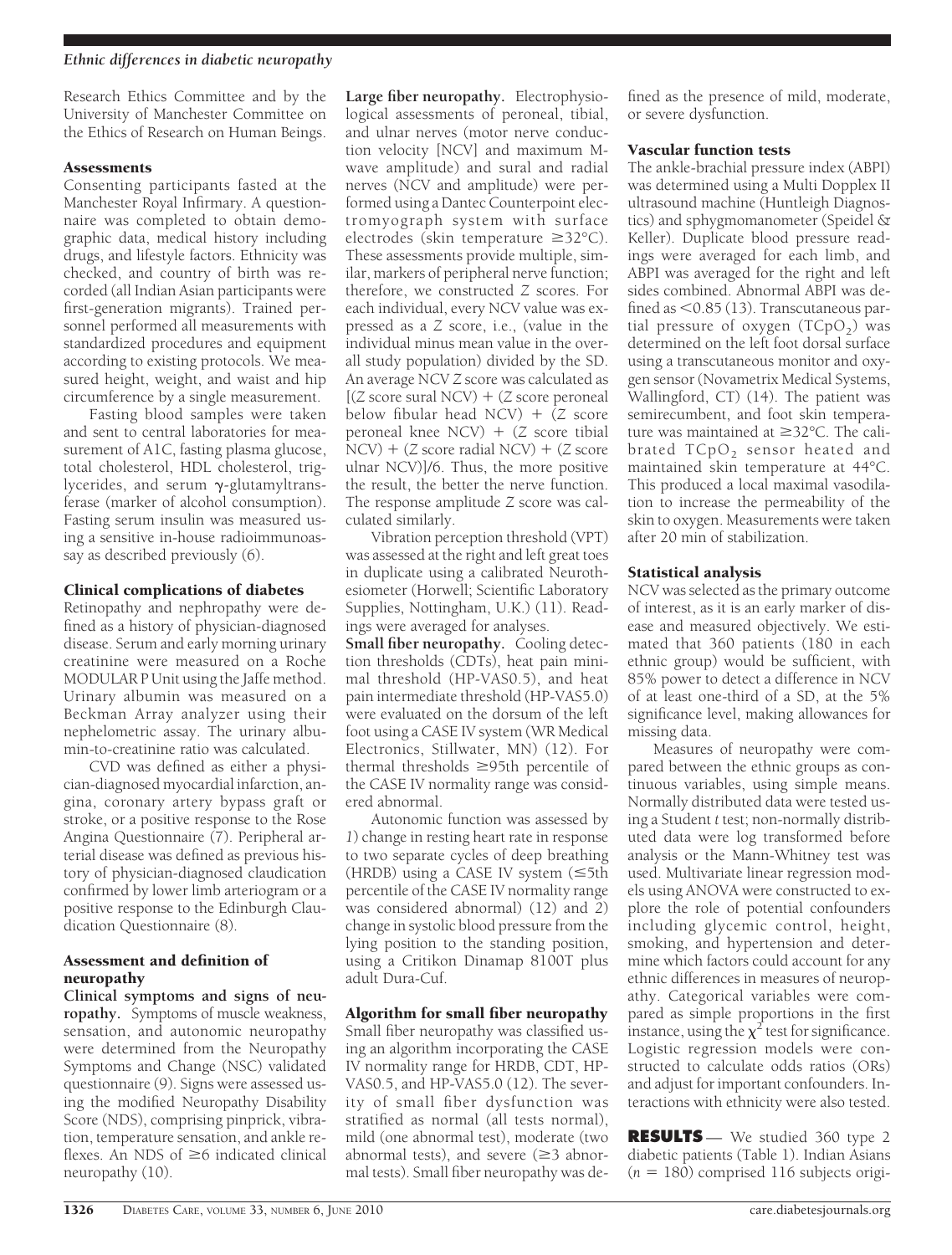|                                            | Indian Asians     | White Europeans   | $P$ value* |
|--------------------------------------------|-------------------|-------------------|------------|
| n                                          | 180               | 180               |            |
| Sex (male/female)                          | 95/85             | 96/84             | 0.9        |
| Age (years)                                | $57.4 \pm 9.9$    | $59.1 \pm 9.7$    | 0.09       |
| Duration diabetes (years)                  | $9.4 \pm 7.5$     | $7.0 \pm 5.7$     | 0.001      |
| Height (m)                                 | $1.61 \pm 9.3$    | $1.65 \pm 9.8$    | < 0.0001   |
| Weight (kg)                                | $77.2 \pm 14.8$   | $93.3 \pm 19.3$   | < 0.0001   |
| BMI (kg/m <sup>2</sup> )                   | $29.7 \pm 5.5$    | $34.1 \pm 6.5$    | < 0.0001   |
| Waist (cm)                                 |                   |                   |            |
| Men                                        | $96.7 \pm 13.1$   | $106.6 \pm 12.7$  | < 0.0001   |
| Women                                      | $97.1 \pm 12.8$   | $102.7 \pm 15.1$  | 0.01       |
| Hips (cm)                                  |                   |                   |            |
| Men                                        | $99.6 \pm 8.1$    | $105.4 \pm 8.7$   | < 0.0001   |
| Women                                      | $103.1 \pm 11.3$  | $111.0 \pm 15.6$  | < 0.0001   |
| Waist-to-hip ratio                         |                   |                   |            |
| Men                                        | $0.97 \pm 0.09$   | $1.01 \pm 0.07$   | < 0.0001   |
| Women                                      | $0.94 \pm 0.08$   | $0.92 \pm 0.08$   | 0.2        |
|                                            | $7.7 \pm 2.2$     | $8.0 \pm 2.3$     | 0.2        |
| Fasting plasma glucose (mmol/l)<br>A1C (%) | $8.1 \pm 1.6$     | $7.9 \pm 1.7$     | 0.3        |
| Total cholesterol (mmol/l)                 | $4.3 \pm 1.0$     | $4.7 \pm 1.1$     | 0.004      |
|                                            |                   |                   |            |
| HDL cholesterol (mmol/l)                   | $1.3 \pm 0.3$     | $1.3 \pm 0.4$     | 0.7        |
| Fasting triglycerides (mmol/l)             | 1.4(1.1, 1.9)     | 1.7(1.2, 2.4)     | 0.005      |
| Insulin (mU/l)                             | 17.1(9.6, 27.0.1) | 18.2 (11.5, 28.6) | 0.44       |
| $\gamma$ -Glutamyltransferase (U/l)        | $35.7 \pm 34.4$   | $58.7 \pm 56.0$   | < 0.0001   |
| Creatinine (µmol/l)                        | $87.2 \pm 31.2$   | $85.9 \pm 27.0$   | 0.7        |
| Urinary albumin-to-creatinine ratio        | 1.5(0.7, 2.5)     | 1.4(0.6, 3.0)     | 0.6        |
| Retinopathy (%)                            | 14                | 12                | 0.6        |
| Nephropathy (%)                            | 6                 | $\overline{4}$    | 0.3        |
| Hypertension (%)                           | 54                | 74                | 0.0002     |
| Myocardial infarction (%)                  | 17                | 13                | 0.3        |
| Angina (%)                                 | 23                | 17                | 0.2        |
| Coronary artery bypass graft (%)           | 14                | 9                 | 0.1        |
| Resting heart rate (bpm)                   | $76 \pm 14$       | $75 \pm 13$       | 0.8        |
| Ankle systolic blood pressure (mmHg)       | $136 \pm 22$      | $142 \pm 31$      | 0.06       |
| Brachial systolic blood pressure (mmHg)    | $123 \pm 17$      | $127 \pm 17$      | 0.02       |
| ABPI < 0.85 (%)                            | 4.0               | 9.1               | 0.05       |
| Lower limb vascular intervention (%)       | $\mathfrak{Z}$    | 9                 | 0.03       |
| Claudication $(\%)$                        | $\overline{7}$    | 15                | 0.01       |
| $T CpO2$ (mmHg)                            | $61 \pm 12$       | $56 \pm 13$       | < 0.0001   |
| Pack-years smoked (%)                      |                   |                   | < 0.0001   |
| None                                       | 74                | 36                |            |
| $\leq$ 20                                  | 14                | 22                |            |
| >20                                        | 11                | 42                |            |
| Drink alcohol $\geq$ once a week $(\%)$    | 5                 | 42                | < 0.0001   |
| Insulin $(\%)$                             | 19                | 23                | 0.4        |
| Oral antidiabetic drugs (%)                | 87                | 76                | 0.007      |
| Antihypertensive drugs (%)                 | 61                | 77                | 0.001      |
| Lipid-lowering drugs (%)                   | 57                | 71                | 0.006      |
| Other coronary heart disease drugs (%)     | 15                | 18                | 0.4        |

Data are % prevalence, means  $\pm$  SD, or geometric means (25th, 75th percentiles). \**P* value for ethnic difference.

nating from Pakistan (64.4%), 26 subjects from India (14.4%), 31 subjects from Bangladesh (17.2%), and 7 subjects classified as Indian Asian–other (3.9%). The white European group  $(n = 180)$  comprised 157 subjects who were white British (87.2%) and 17 who were white Irish (9.4%) with the remainder  $(n = 6)$  being white–other (3.3%).

Duration of diabetes was shorter in Europeans than in Indian Asians (*P* 0.01). Europeans were taller with a higher BMI, greater smoking prevalence, and higher alcohol intake ( $\overline{P}$  < 0.001). Significantly more Indian Asians were treated with oral hypoglycemic agents, whereas they were much less likely to be taking lipid-lowering or antihypertensive therapies ( $P < 0.01$ ).

## Clinical signs and symptoms of neuropathy

Neuropathy signs (NDS  $\geq$ 6) were more prevalent in Europeans (36 of 180, 20%) than Indian Asians (27 of 178, 15%), although this was not statistically significant  $(P = 0.2)$  (Fig. 1*A*). Overall symptom reporting did not differ by ethnicity (total mean NSC score for Europeans  $2.2 \pm 2.2$ and for Indian Asians  $2.2 \pm 2.1$ ,  $P = 0.9$ ; however, Europeans reported greater loss of peripheral sensation (0.29  $\pm$  0.77 vs.  $0.13 \pm 0.45$ ,  $P = 0.018$ ).

# Large nerve fiber function

Indian Asians had higher mean values for all motor and sensory NCVs and amplitudes than Europeans (NCV and response amplitude *Z* scores  $0.07 \pm 0.62$  and  $0.08 \pm 0.69$  [mean  $\pm$  SD] in Indian Asians and  $-0.11 \pm 0.60$  [ $P = 0.007$ ] and  $-0.13 \pm 0.62$  [ $P = 0.003$ ] in Europeans (Fig. 1*B*). VPT did not differ by ethnicity.

## Small nerve fiber function

Cool detection threshold (Indian Asians  $10.1 \pm 4.0$  and Europeans  $10.7 \pm 4.8$ ;  $P = 0.2$ ) or heat pain threshold (Indian Asians 19.9  $\pm$  1.5 and Europeans 20.0  $\pm$ 1.7,  $P = 0.4$ ) did not differ by ethnicity. HRDB was greater in Indian Asians  $(10.8 \pm 7.4$  bpm) versus Europeans  $(8.5 \pm 5.3 \text{ bpm}; P = 0.002)$  (Fig. 1*C*), whereas the postural fall in systolic blood pressure did not differ. The overall prevalence of small fiber neuropathy was significantly lower in Indian Asians (32%) than in Europeans (43%; *P* 0.03) (Fig. 1*A*).

#### Ethnic differences in vascular function

Peripheral vascular function was more favorable in Indian Asians than Europeans, i.e., Indian Asians were less likely to report claudication or have an abnormal ABPI, and had higher  $TCpO<sub>2</sub>$  levels (Table 1). Adjustment for ethnic differences in smoking status, height, lipid levels, A1C, or ABPI had no impact on the ethnic difference in  $T CpO<sub>2</sub>$  levels (data not shown).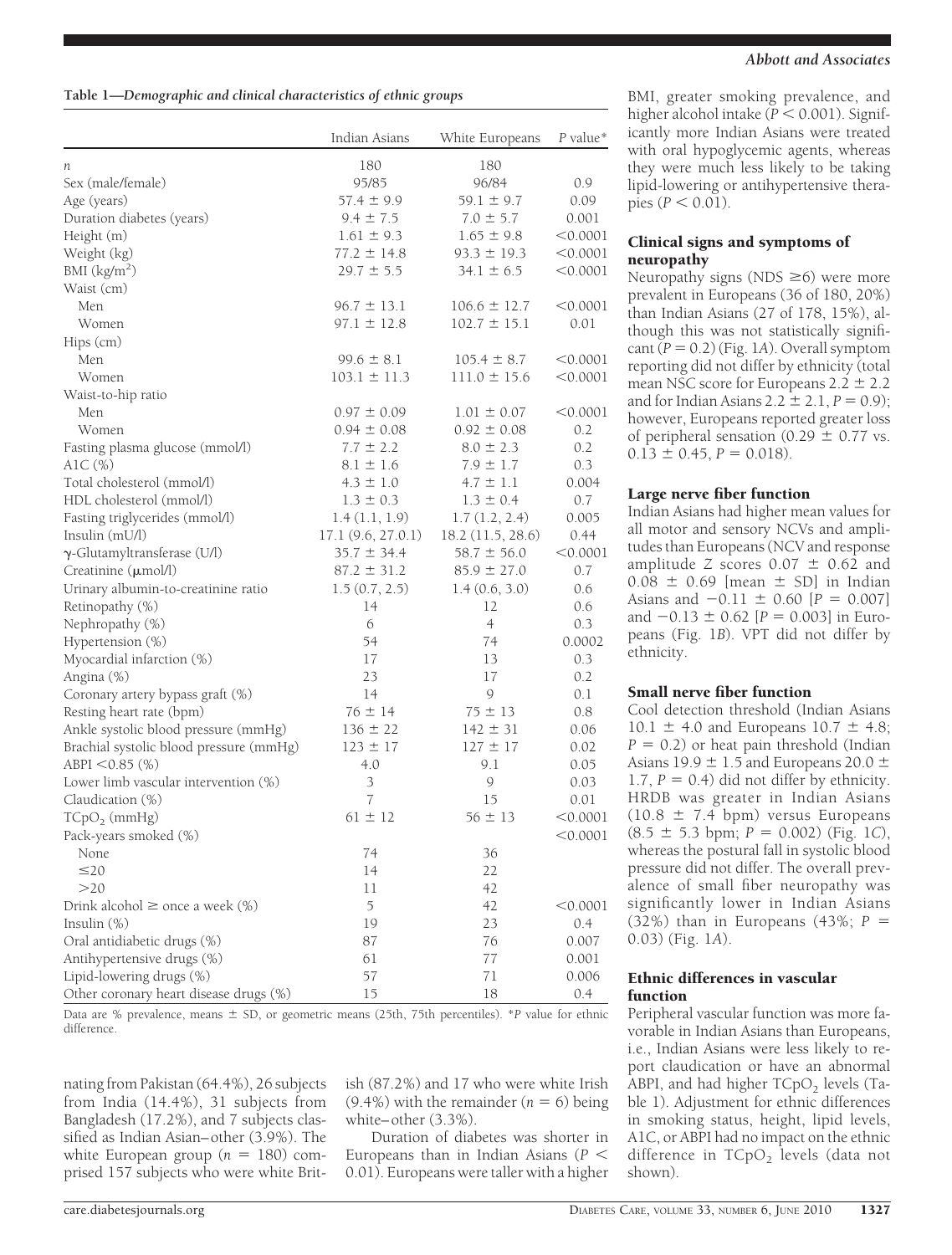

Figure 1—*Indexes of neuropathy by ethnicity: Indian Asians and Europeans.* A*: Neuropathy prevalence (percent).* B*: Nerve conduction studies (*Z *scores) (mean SE).* C*: Autonomic nerve function (mean SD). \*Significantly different between the two groups,* P *0.05. \*\*Significantly different between the two groups,* P *0.01. SBP, systolic blood pressure.*

# Explanations for ethnic differences in large nerve fiber function

Smoking had little impact in accounting for the ethnic difference in peripheral nerve large fiber function (NCV *Z* scores) (Table 2). Height appeared to have the greatest single impact, with a multivariate model, including height, packyears smoked, and  $TCpO<sub>2</sub>$  substantially attenuating the ethnic difference in nerve function, losing statistical significance  $(P = 0.2)$ . An analysis restricted to never smokers showed that Indian Asians maintained greater NCV *Z* scores than their European counterparts (0.13  $[95\% \text{ CI } 0.025 - 0.24]$  versus  $-0.06$  $[-0.23 \text{ to } 0.10]$ ,  $P = 0.05$ ).

## Explanations for ethnic differences in small fiber neuropathy

The risk (OR) of small fiber neuropathy was  $0.61$  ( $P = 0.03$ ) in Indian Asians versus Europeans (Table 3). Adjustment for the lower smoking rates and shorter height in Indian Asians did not appreciably alter this ethnic difference in risk, but some attenuation was observed with adjustment for ABPI and for  $TCpO<sub>2</sub>$ . A multivariate model with all of these factors attenuated the OR to  $0.70$  ( $P = 0.2$ ). The impacts of ABPI ( $P = 0.02$ ) and TCpO<sub>2</sub>  $(P = 0.02)$  in this multivariate model were statistically significant and independent of each other. As a sensitivity analysis, we also compared small fiber

neuropathy in never smokers, and the ethnic difference persisted  $(n = 178)$ : 31% in Indian Asians and 52% in Europeans  $(P = 0.009)$ . Only BMI appreciably accounted for the ethnic difference in autonomic small fiber function, i.e., HRDB  $(10.4 \text{ vs. } 9.1 \text{ bpm}, P = 0.08, \text{ in Indian})$ Asians vs. Europeans) (Table 3); height alone had negligible impact.

**CONCLUSIONS** — We show, using objective measurements, that both somatic and autonomic nerve function is better preserved in Indian Asians than in Europeans with diabetes. Healthier peripheral vascular function was the key modifiable determinant of this protection from neuropathy in Indian Asians with independent contributions from low smoking rates and shorter height.

Although others have reported favorable levels of neuropathy in Indian Asians, these reports relied largely on subjective, crude measures of advanced neuropathy, and explanations for ethnic differences were not explored (4,5,15). Indian Asians with newly diagnosed diabetes in the UK Prospective Diabetes Study had lower rates of neuropathy than Europeans (4 compared with 13%) diagnosed using the vibration sensation threshold  $(15)$ . However, individuals with preexisting CVD were excluded, and, as this is more common in Indian Asians, may have biased the comparison. In our previous large, population-based studies, we also showed that the prevalence of neuropathy was significantly lower in Indian Asians than in Europeans with diabetes (4,5), but again objective measures were not used. Varying rates of peripheral neuropathy from the Indian subcontinent have been reported (3– 25%) (16,17), but because assessment methods vary, it is difficult to compare these rates directly with European samples.

Height is often cited as a key risk factor for neuropathy; it is therefore not surprising that the shorter height of Indian Asians contributes to their lower risk (18). The additional significant contributions from lower smoking rates plus favorable peripheral blood flow indicators  $(TCpO<sub>2</sub>)$  and ABPI) support the vascular theory for neuropathy etiology (19). Others report that both macrovascular (systolic blood pressure, conduit arterial stiffening, and thickness) (20) and microvascular (reduced capillary blood flow due to endothelium-dependent and independent mechanisms) (21) abnormalities are key determinants of nerve fiber func-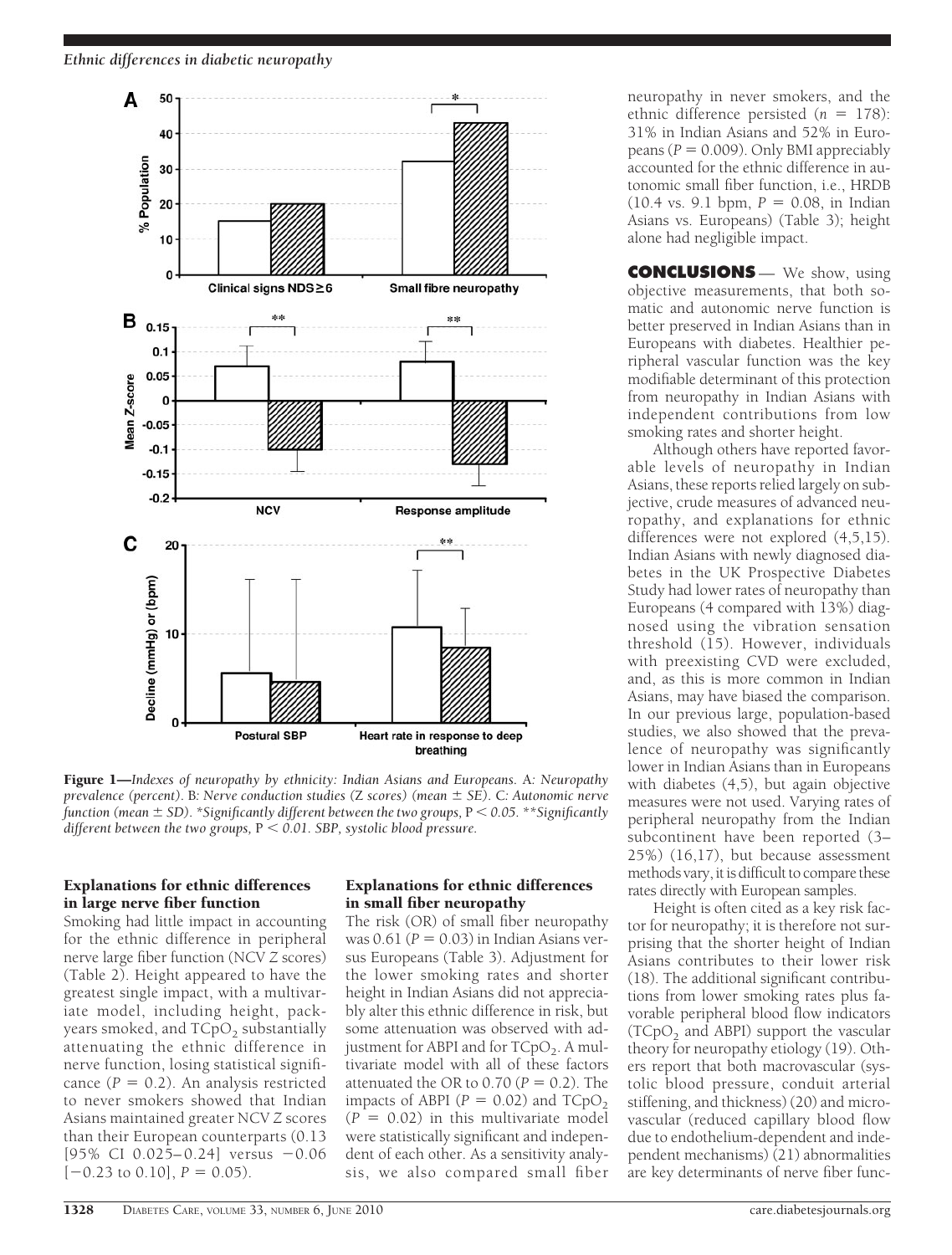**Table 2—***Large nerve fiber function (mean NCV* **Z** *score for sural, peroneal, tibial, radial, and ulnar nerves combined) with 95% CIs, by ethnicity*

| Indian Asian                    | European                       | P value* |
|---------------------------------|--------------------------------|----------|
| $0.07$ (-0.02 to 0.16)          | $-0.11$ ( $-0.20$ to $-0.02$ ) | 0.007    |
| $0.09$ $(0.002$ to $0.18)$      | $-0.13$ ( $-0.22$ to $-0.04$ ) | 0.001    |
| $0.04 (-0.04 \text{ to } 0.12)$ | $-0.08$ ( $-0.16$ to 0.01)     | 0.06     |
|                                 |                                |          |
| $0.07 (-0.03 \text{ to } 0.16)$ | $-0.11$ ( $-0.20$ to $-0.01$ ) | 0.01     |
| $0.11(0.02 \text{ to } 0.20)$   | $-0.09$ ( $-0.18$ to 0.001)    | 0.003    |
|                                 |                                |          |
|                                 |                                |          |
| $0.05$ ( $-0.04$ to 0.14)       | $-0.03$ ( $-0.12$ to 0.06)     | 0.2      |
|                                 |                                |          |

\**P* value for ethnic difference.

tion in type 2 diabetes. These abnormalities are strongly correlated in individuals and populations. However, we show that despite the anticipated greater macrovascular burden, Indian Asians have substantially better  $TCpO<sub>2</sub>$  (not wholly explained by lower smoking rates), and that this contributes to the favorable neuropathy status.  $TCpO<sub>2</sub>$ , or tissue oxygenation, in the lower limb is an indicator of "upstream blood flow" and can be affected by large vessel occlusion and arteriole and/or capillary function (22). In addition, we show that peripheral arterial disease, as measured by ABPI, is lower in Indian Asians and makes a significant and independent contribution to account for ethnic differences in peripheral neuropa-

thy, comparable to  $T CpO<sub>2</sub>$ . Our  $T CpO<sub>2</sub>$ data, therefore, more likely reflect microvessel (capillary and arteriole) function rather than large vessel flow. These findings suggest that microvascular flow may explain ethnic differences in the etiology of neuropathy. The reason that Asians have better microvascular function, despite poorer macrovascular function is, as yet, unclear.

Elsewhere, glycemia, triglycerides, and insulin resistance have been linked with clinical polyneuropathy in type 2 diabetes (23,24). However, we found that these factors had little effect on accounting for ethnic differences and were overwhelmed by the impact of tissue oxygenation, probably indicating that this

#### **Table 3—***Regression modeling: small fiber neuropathy by ethnicity*

Risk of small fiber neuropathy in Indian Asians vs. Europeans with adjustment for covariates

| Adjustment factors                                  | Odds ratio (95% CI) | $P$ value* |
|-----------------------------------------------------|---------------------|------------|
| Unadjusted                                          | $0.61(0.39 - 0.95)$ | 0.03       |
| Age + diabetes duration                             | $0.58(0.37 - 0.93)$ | 0.02       |
| Age + duration + pack-years smoked                  | $0.58(0.35 - 1.00)$ | 0.04       |
| $Age + duration + pack-years$ smoked + height       | $0.61(0.36 - 1.02)$ | 0.06       |
| Age + duration + pack-years smoked + ABPI $< 0.85$  | $0.64(0.38 - 1.08)$ | 0.09       |
| Age + duration + pack-years smoked + $TCpO2$        | $0.63(0.37 - 1.08)$ | 0.09       |
| Multivariate model: age $+$ duration $+$ pack-years |                     |            |
| smoked + height + ABPI $< 0.85 + T CpO2$            | $0.70(0.40 - 1.21)$ | 02         |

Autonomic nerve function (heart rate decline in response to deep breathing, bpm) by ethnicity

|                           | Odds ratio (95% CI) |                   |          |
|---------------------------|---------------------|-------------------|----------|
| Adjustment factors        | Indian Asian        | European          | P value* |
| Unadjusted                | $10.8(9.8 - 11.8)$  | $8.5(7.5-9.5)$    | 0.002    |
| $Age + diabetes duration$ | $10.8(9.8 - 11.7)$  | $8.7(7.8-9.6)$    | 0.003    |
| $Age + duration + height$ | $10.9(9.9 - 11.8)$  | $8.6(7.7-9.6)$    | 0.002    |
| $Age + duration + weight$ | 10.4(9.4, 11.4)     | $9.0(8.0 - 10.0)$ | 0.07     |
| $Age + duration + BMI$    | $10.4(9.4 - 11.3)$  | $9.1(8.1-10.0)$   | 0.08     |
| $\sim$ n 1 f 1 i 1 iff    |                     |                   |          |

\**P* value for ethnic difference.

is a better downstream measure of the composite of vascular insults.

The marked ethnic differences in objective nerve electrophysiological measures were largely not reflected in reported neuropathic symptoms or elicited signs. This may reflect the greater sensitivity of electrophysiology, detecting very early signs of disease, and the subjectivity of signs and symptoms. The latter is particularly important in ethnic comparison studies, in which interpretation and reporting may differ. Our findings underline the importance of objective assessments. Our study is large and representative of the general population with diabetes, as sampling was from primary rather than hospital care, the former having universal coverage. In addition, because health care is free at the point of delivery, differences in access to health care should not have influenced our findings. One limitation of this study is that it is cross-sectional, whereas a longitudinal assessment of neuropathy development would substantiate our findings. A possible explanation for the lower prevalence of neuropathy observed in Indian Asians is that the elevated risk of premature cardiovascular death had selected out Indian Asians with current or high risk of subsequent neuropathy. However, selective mortality cannot be the full explanation because we estimate that premature CVD mortality would have to be 3- to 4-fold greater, rather than the observed 1.5- to 2-fold increase in younger Indian Asians than Europeans, to account for the lower neuropathy prevalence detected in our study.

We therefore conclude that both peripheral and autonomic neuropathy are less prevalent in Indian Asians than in Europeans with type 2 diabetes. Furthermore, lower height, less smoking, and a more favorable microcirculation, rather than conventional risk factors such as glycemic control and hyperlipidemia, seem to account independently for the Indian Asian preservation of peripheral nerve function. These data may explain why Indian Asians are protected against diabetic foot ulceration, as sensitivity to trauma via peripheral large fiber function and autonomic neurogenic control of cutaneous blood flow are primary factors in the risk of plantar tissue breakdown and delayed wound healing (4,25).

**Acknowledgments**— This study was supported by Diabetes U.K.